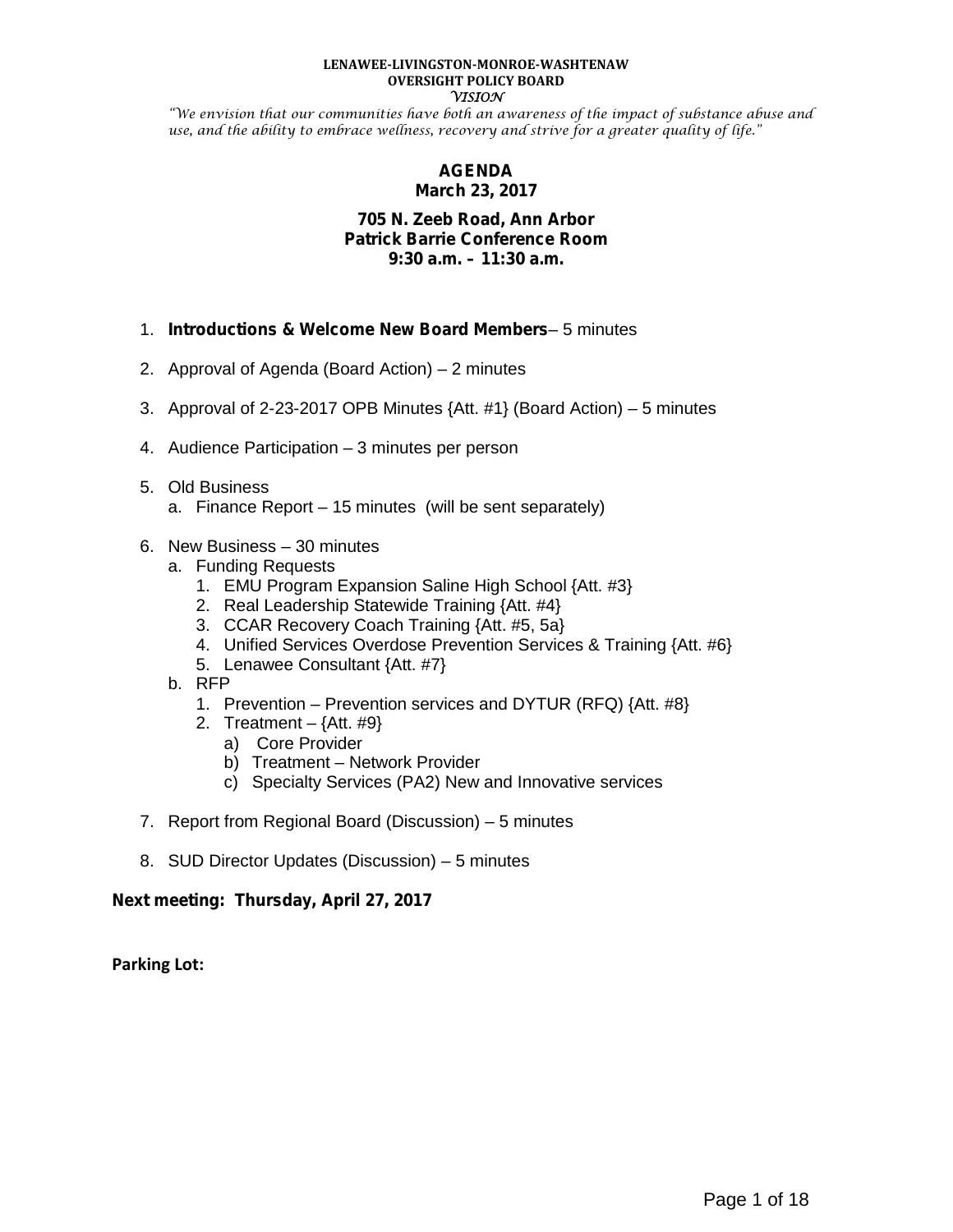#### **LENAWEE-LIVINGSTON-MONROE-WASHTENAW OVERSIGHT POLICY BOARD Summary of February 23, 2017 meeting 705 N. Zeeb Road Ann Arbor, MI 48103**

| <b>Members Present:</b> | David Oblak, Kim Comerzan, Dianne McCormick, Mark Cochran, William<br>Green, Tom Waldecker, Dave O'Dell, Ralph Tillotson, John Lapham, Amy<br>Fullerton (phone) |
|-------------------------|-----------------------------------------------------------------------------------------------------------------------------------------------------------------|
| Members Absent:         | Dave DeLano, Charles Coleman                                                                                                                                    |

Guests:

Staff Present: Stephannie Weary, Marci Scalera, Suzanne Stolz, Jane Goerge, Katie Postmus, Dana Darrow

OPB Chair D. Oblak called the meeting to order at 9:30 a.m.

- 1. Introductions
- 2. Approval of the agenda

#### **Motion by R. Tillotson, supported by J. Lapham, to approve the agenda Motion carried**

3. Approval of January 26, 2017 minutes

#### **Motion by J. Lapham, supported by W. Green, to approve the January 26, 2017 minutes Motion carried**

- 4. Audience Participation None
- 5. Old Business
	- a. FY 16 Final Finance Report
		- S. Stolz presented. Discussion followed.
- 6. New Business
	- a. FY 2016 Dashboard report, Findings and Corrective Action Plans
		- M. Scalera presented the Provider Dashboard Review and Corrective Action Plans. Discussion followed.
	- b. Prevention Provider Status
		- K. Postmus presented an overview of FY 16/17 Prevention Program monitoring.
	- c. Recovery Self-Assessment (RSA) Analysis
		- Clients, staff, and administrators of all of our agencies were included in this survey.<br>The listed number of clients who participated in survey is wrong, and should be 169
		- The listed number of clients who participated in survey is wrong, and should be 169, per D. Oblak.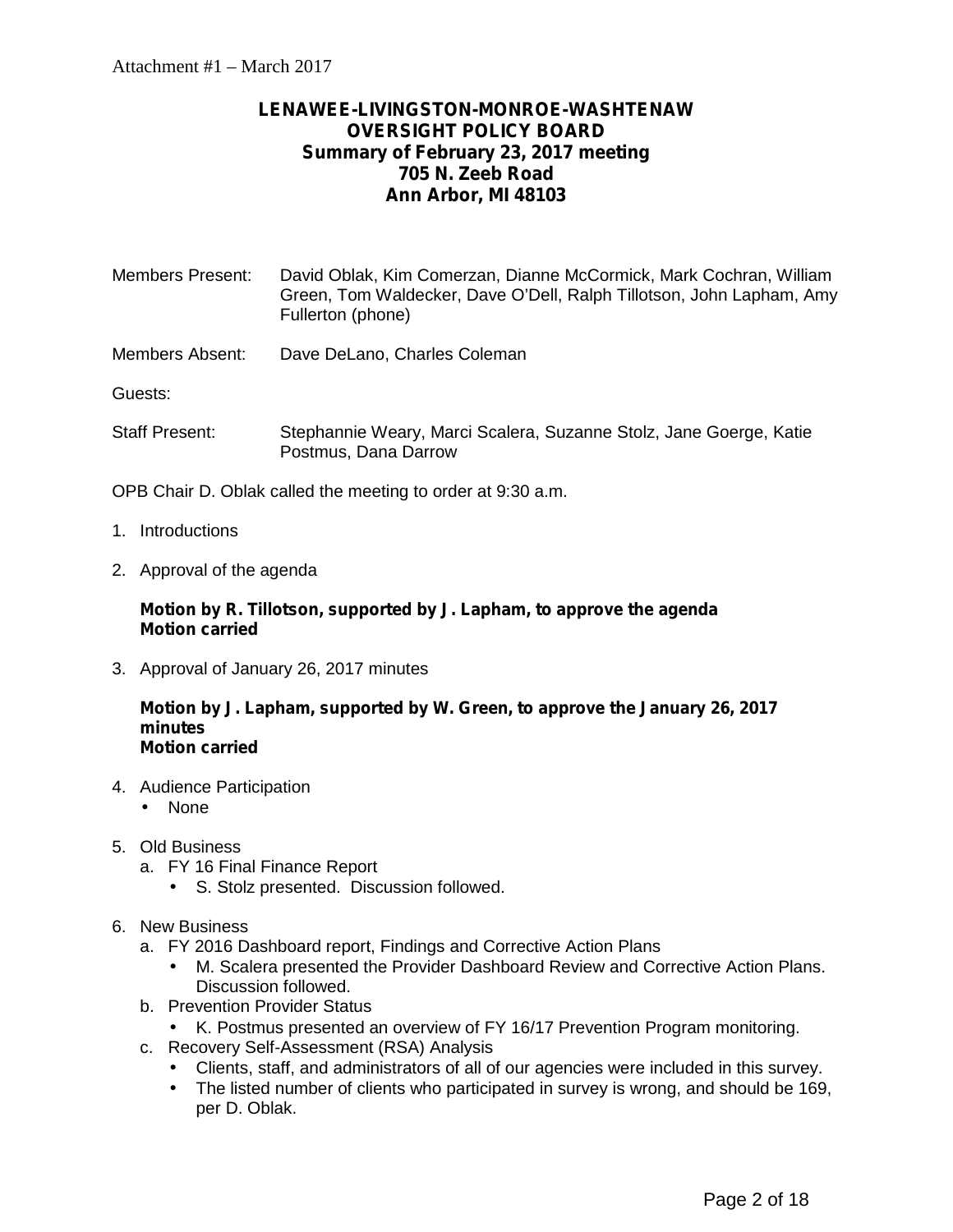- OPB expressed some concern with how the scoring is being viewed (Does 3 mean "needs improvement?" Or is 3 a neutral score?) OPB questions the low score for CC Monroe for Treatment Diversity (1.6), agreed that something is off with that number. M. Scalera will do more research on that one.
- 7. Report from Regional Board
	- M. Scalera provided an update, including that 4 amended program contracts were submitted and were approved by the Regional Board.
	- C. Coleman did not resign from the OPB but has scheduling conflicts due to school commitments. C. Coleman has requested that the OPB to waive for membership requirements.
	- The region's Establishing Agreement stipulates that the OPB representative to the Regional Board must be a person in recovery.
	- OPB agreed to hold a membership slot for C. Coleman until he is able to become an active member again.
	- D. Oblak will represent OPB on the Regional Board temporarily, until C. Coleman is able to resume his OPB membership.
	- T. Waldecker would like confirmation from C. Coleman that the current conflict won't be an ongoing issue for the entirety of the Social Work program.
	- Sheila Little and Dave DeLano have both steeped down from the OPB.
	- Open OPB spots: 1 Livingston, 2 Washtenaw, 1 Lenawee.
- 8. SUD Director Report
	- a. Prevention
		- Are block grant dollars available to support some research around Prevention efforts? OPB discussed the challenges facing Prevention efforts. The upcoming RFP will address those challenges.
		- Is there a model or example of something that has worked for Prevention?  $K$ . Postmus noted the Project Lazarus program. K. Comerzan would like to target the missing pieces, such as the schools. Staff will pursue these areas.
- 9. Adjournment

#### **Motion by R. Tillotson, supported by J. Lapham, to adjourn the meeting Motion carried**

Meeting adjourned at 11:02 p.m.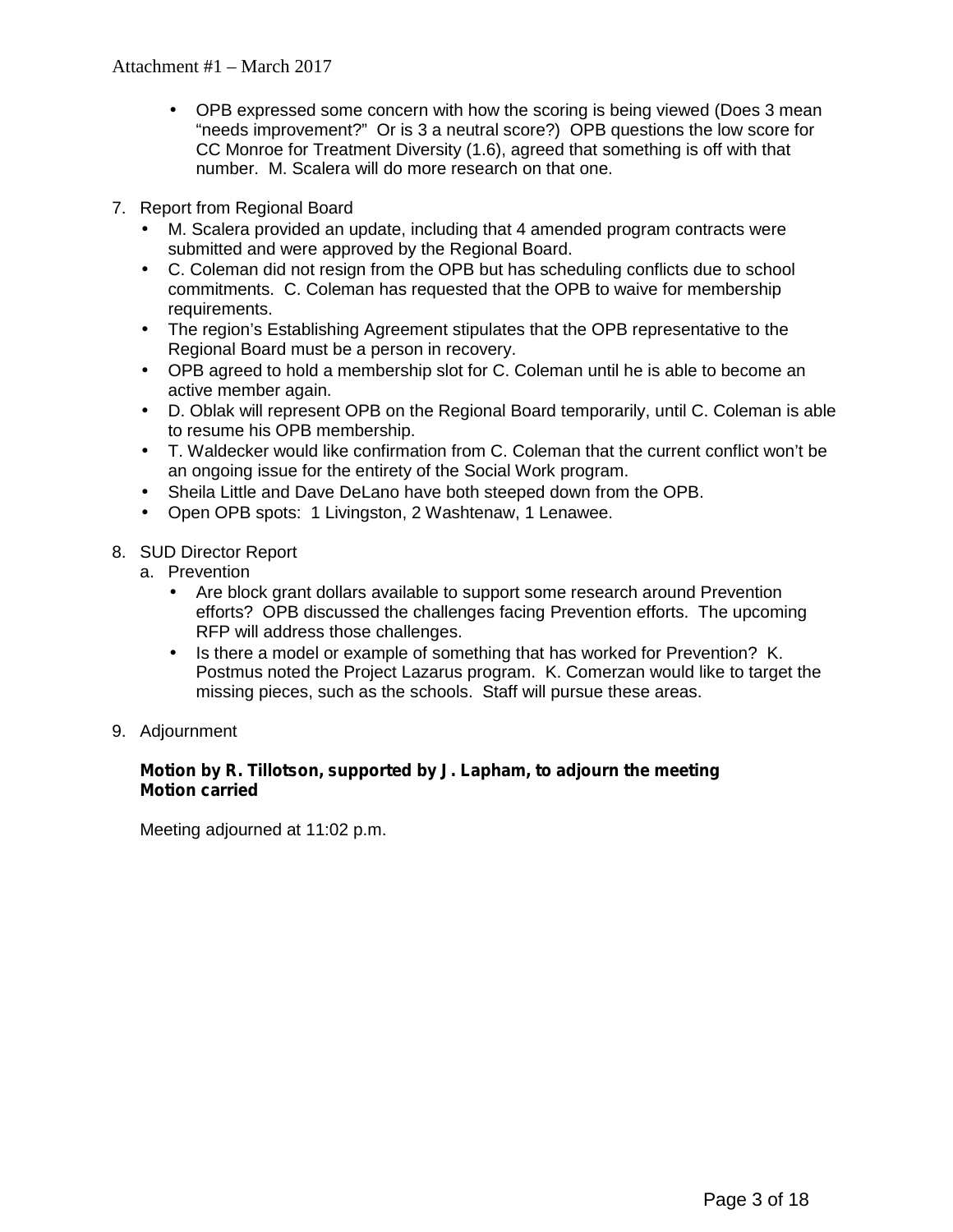**ACTION REQUEST**



#### **Board Meeting Date:**

March 23, 2017

#### **Action Requested**:

Recommend approval of funding for Saline High School Youth Driven Prevention Leadership Team, a pilot substance use disorder prevention program provided by Eastern Michigan University – Engage @ EMU, Office of Academic Service Learning.

#### **Background:**

In collaboration with Saline High School staff, Eastern Michigan University has submitted a proposal for a Youth-Driven Prevention Leadership Team pilot program to be conducted with Saline High School students during the remainder of Fiscal Year 2017.

Saline High School's existing prevention education group currently includes theatrical strategies to address local issues relevant to drug and alcohol use. This pilot program will provide the current group with an opportunity to expand their efforts and be trained by educational theatre artists, and create an additional Prevention Leadership Collective that will work with school staff to review and analyze substance use data collected by Saline High School and the Saline Community Task Force. Both teams will work together to use the analyzed data and their theatre training to create theatrical SUD prevention campaigns to reach Saline area parents, community members, and school peer communities to address risk and protective factors specific to the Saline community. As an added incentive to participate, students involved in the Prevention Leadership Team will be eligible for college credit under the Eastern Scholars Dual Enrollment Program.

This proposed pilot program addresses CMHPSM SUD Prevention Priority Areas and would fill a SUD prevention service gap within a community of significant need. Additionally, research indicates the efficacy of using theatre as a tool in prevention; the use of drama-based and theatrical interactive approaches, such as improvisation, forum, and playback, have facilitated changes in attitude and behaviors for both participants and audience members towards drug use and violence. Through their current incorporation of theatre in their SUD prevention efforts, Saline staff and students clearly have a vested interest in using this interactive modality. Their support of this proposed program is further reinforced by the attached letter of commitment.

CMHPSM Prevention staff will work with EMU to provide technical assistance in developing and reaching short term outcomes, and ensure timeline goals are achieved.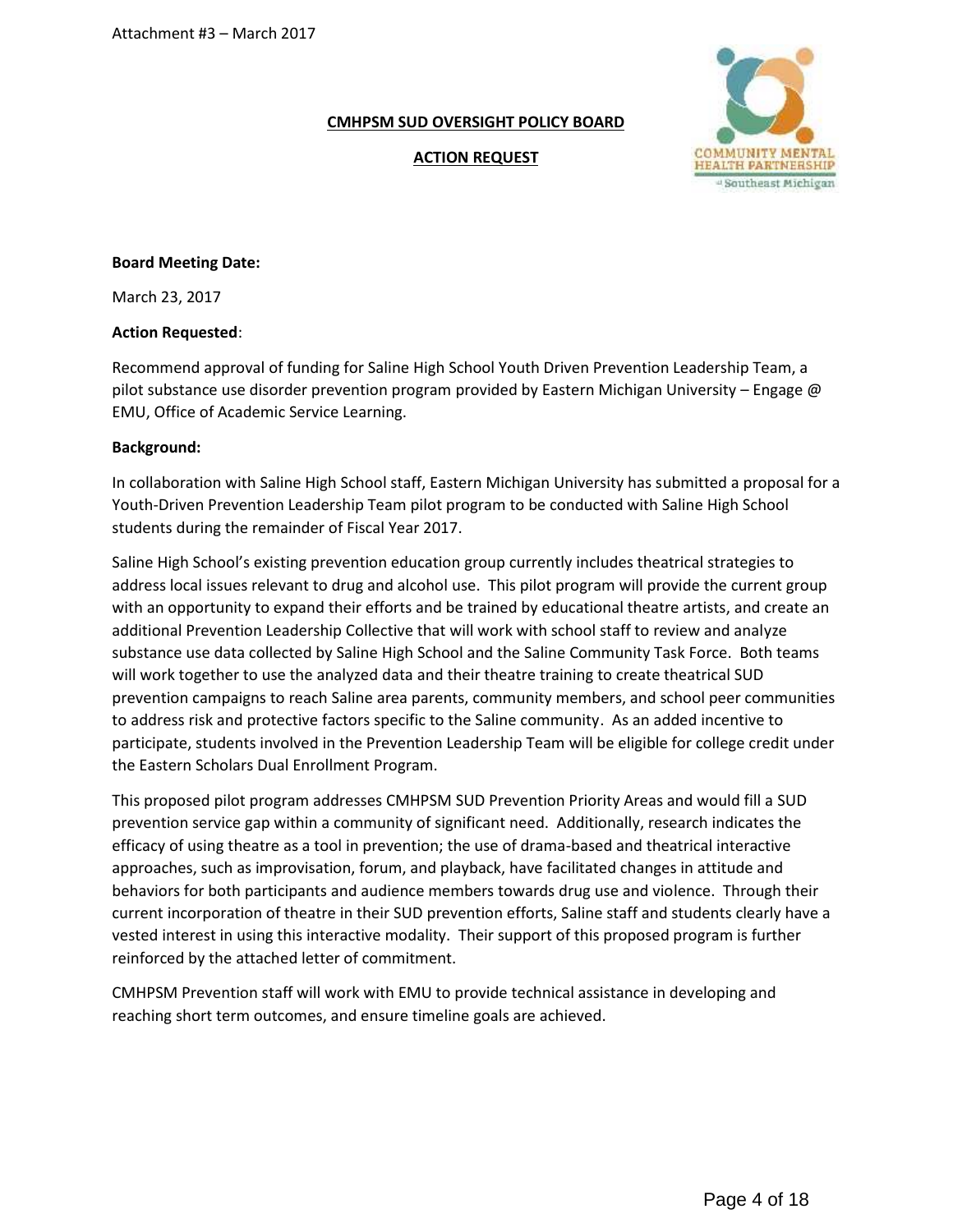#### **Connection to PIHP/MDCH Contract, Regional Strategic Plan or Shared Governance Model:**

Proposal addresses SUD Prevention Priority Areas: reducing childhood and underage drinking; reducing prescription and over the counter drug abuse/misuse; reducing youth access to tobacco and reducing illicit drug use.

#### **Recommendation**:

**Recommend funding in the amount of \$26,100.00 Washtenaw PA2 for Saline High School Youth Driven Prevention Leadership Team pilot prevention program. In the event MDHHS Block Grant Funds are available, recommend CMHPSM Board approve funding shift to block grant funds for the program in the amount of \$26,100.00.**

Attachments: Saline Area Schools Letter of Commitment Bibliography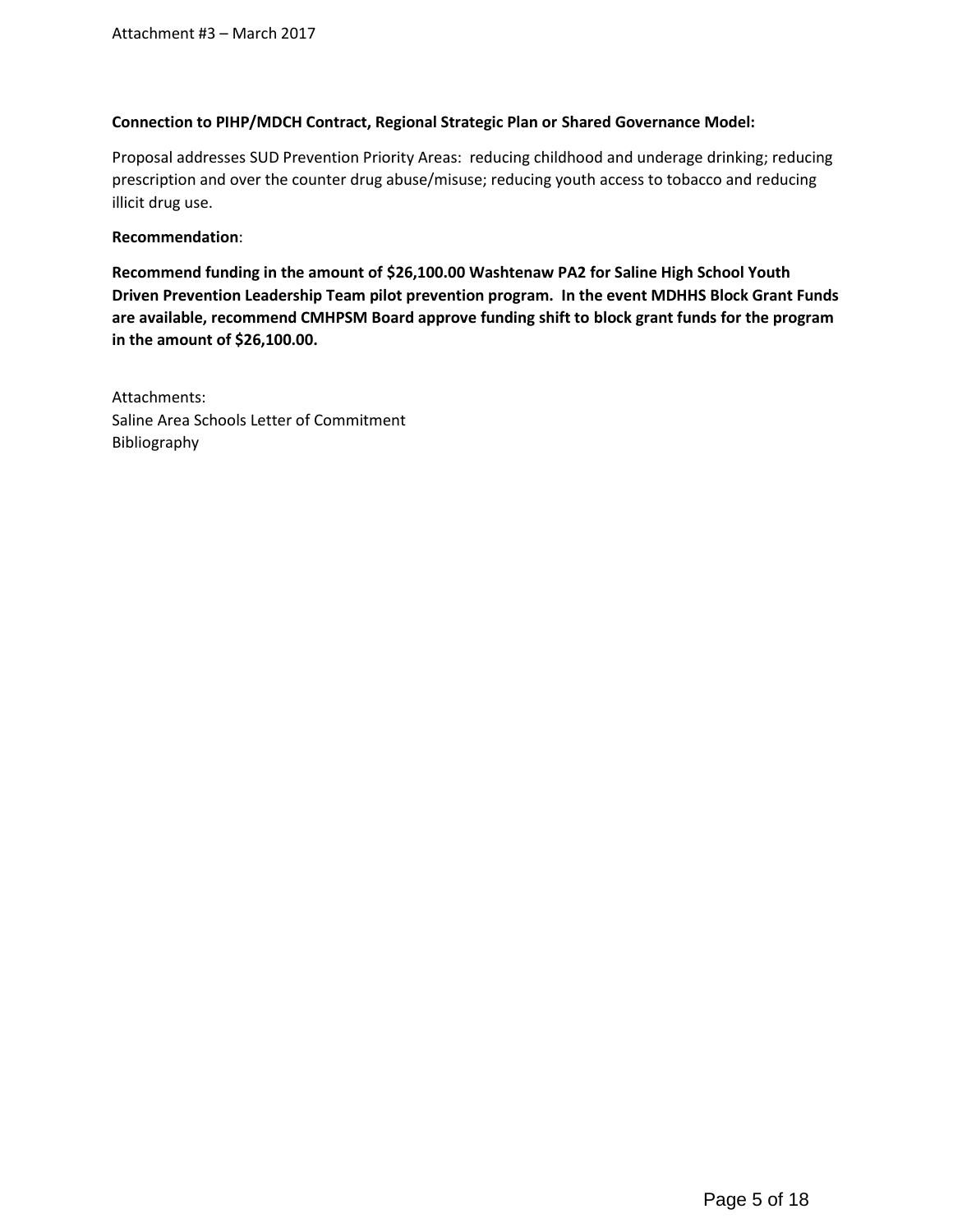**District Offices** 

March 10, 2017



Liberty School

7265 Saline-Ann Arbor Road

Saline, MI 48176-1168 Phone: 734/401-4000 Fax: 734/401-4098

To Whom It May Concern;

Please let this letter serve in support of the Prevention Leadership Project that is being proposed to support Saline Area Schools' students and the surrounding community. Using the theatre to support at-risk behavior is something that our District is very passionate about. For the past several years, Students Against Destructive Decisions (SADD) is a student organization at our high school that has been using theatrical tools to teach messages about abstaining from using drugs and alcohol. However, financial support from the Prevention Leadership Program would allow our District to take this program to a whole new level. Working in concert with Eastern Michigan University (EMU) and Jessica Alexander in Academic Engagement Programs would allow us to further the development of our theatrical presence. We welcome the creation of several theatrical performances that would address our parents, students, and community on the potential grave influences of substance abuse. We would also like to entertain a model that would allow our high school students to seek college credit from EMU through their participation in the Project.

Thank you for your consideration to have the Saline Area Schools involved in this exciting Prevention Leadership Project.

Sincerely, autich

Steve Laatsch, PhD. Assistant Superintendent of Instructional Services Saline Area Schools laatschs@salineschools.org (734) 401-4002

A Continuing Partnership for Learning and Achievement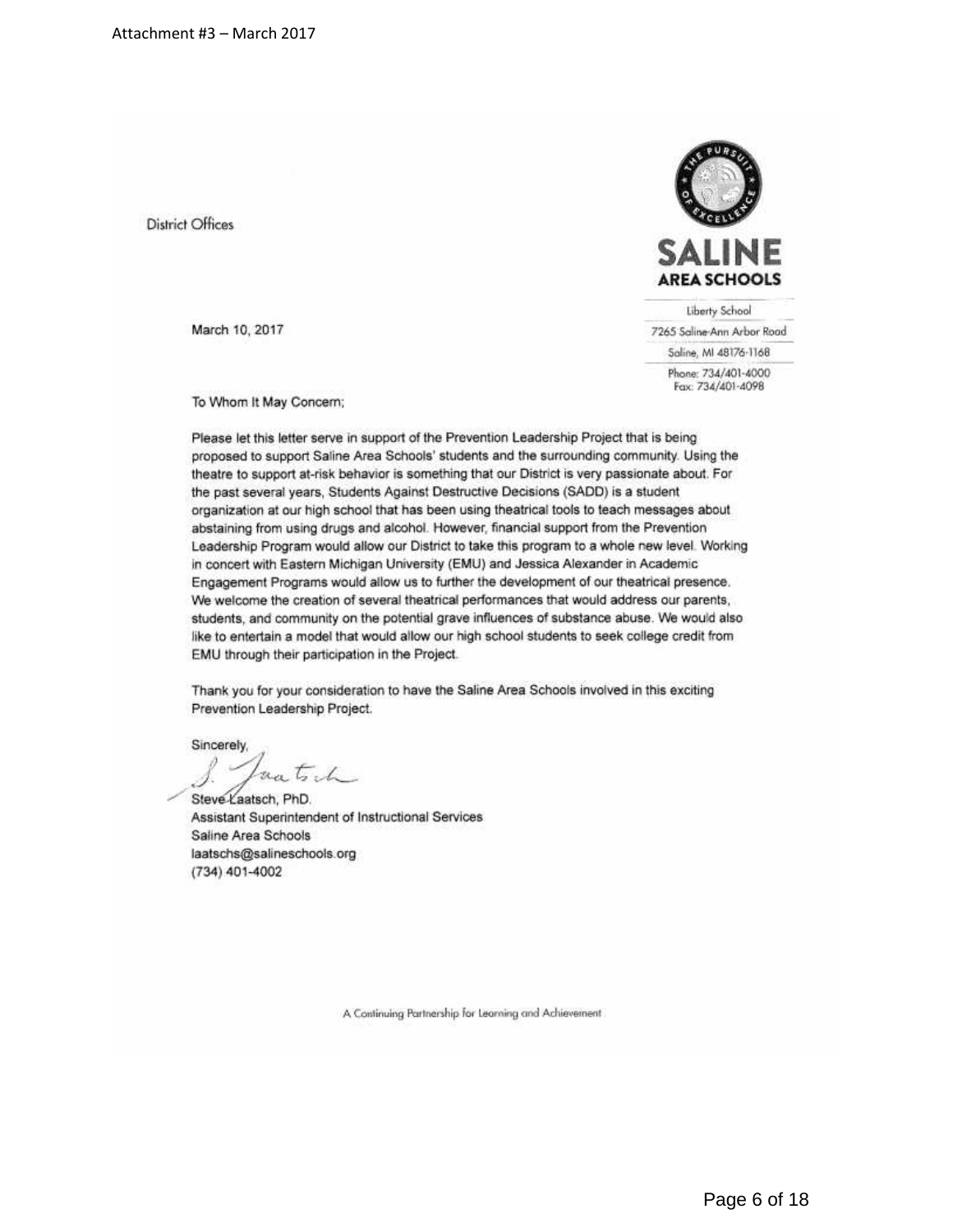#### Bibliography

- Jordan, Carl, and Jerry Daday. "Theatre-in-Diversion: Evaluating an Arts-Based Approach to Combating Juvenile Delinquency." *Theatre Symposium*, vol. 23, 2015, pg. 81. *PROJECT MUSE,* https://muse.jhu.edu/article/595048.
- Kisiel, Cassandra, Margaret Blaustein, Joseph Spinazzola, Caren Swift Smith, Marla Zucker, and Bessel van de Kolk. "Evaluation of a Theater-Based Youth Violence Prevention Program for Elementary School Children." *Journal of School Violence*, vol. 5, no. 2, 2005, pgs. 19-36. *Taylor & Francis Online,* doi: 10.1300/J202v05n02\_03.
- Mitchell, Karen S., and Jennifer L. Freitag. "Forum Theatre for Bystanders: A New Model for Gender Violence Prevention." *Violence Against Women*, vol. 17, no. 8, 2011, pgs. 990-1013. *SAGE Journals,* doi: 10.1177/1077801211417152.
- Moran, Gaila S., and Uri Uran. "Playback Theatre and Recovery in Mental Health: Preliminary Evidence." *The Arts in Philosophy*, vol. 38, no. 35, 2011, pgs. 318-324. *ScienceDirect,* doi: 10.1016/j.aip.2011.09.002.
- Mouw, Mary Sherwyn, Arianna Taboada, Scarlett Steinert, Stephanie Willis, & Alexandra F. Lightfoot. ""Because We All Trust and Care About Each Other": Exploring Tensions Translating a Theater-based HIV Prevention Intervention into a New Context." *Progress in Community Health Partnerships: Research, Education, and Action*, vol. 10, no. 2, 2016, pgs. 241-249. *PubMed.gov,* doi: 10.1353/cpr.2016.0037.
- Stephens-Hernandez, Aileen B., Jonathan N. Livingston, Karen Dacons-Brock, Howard L. Craft, Amura Cameron, Steven O. Franklin, and Allyn C. Howlett. "Drama-based education to Motivation Participation in Substance Abuse Prevention." *Substance Abuse Treatment, Prevention, & Policy*, vol. 2, no. 11, 2007. *BioMed Central,* doi: 10.1186/1747-596X-2-11.
- Yoshihama, Meiko, and Richard M. Tolman. "Using Interactive Theater to Create Socioculturally Relevant Community-Based Intimate Partner Violence." American Journal of Community Psychology, vol. 55, no. 1-2, 2015, pgs. 136-147. ResearchGate, doi: 10.1007/s10464-014-9700-0.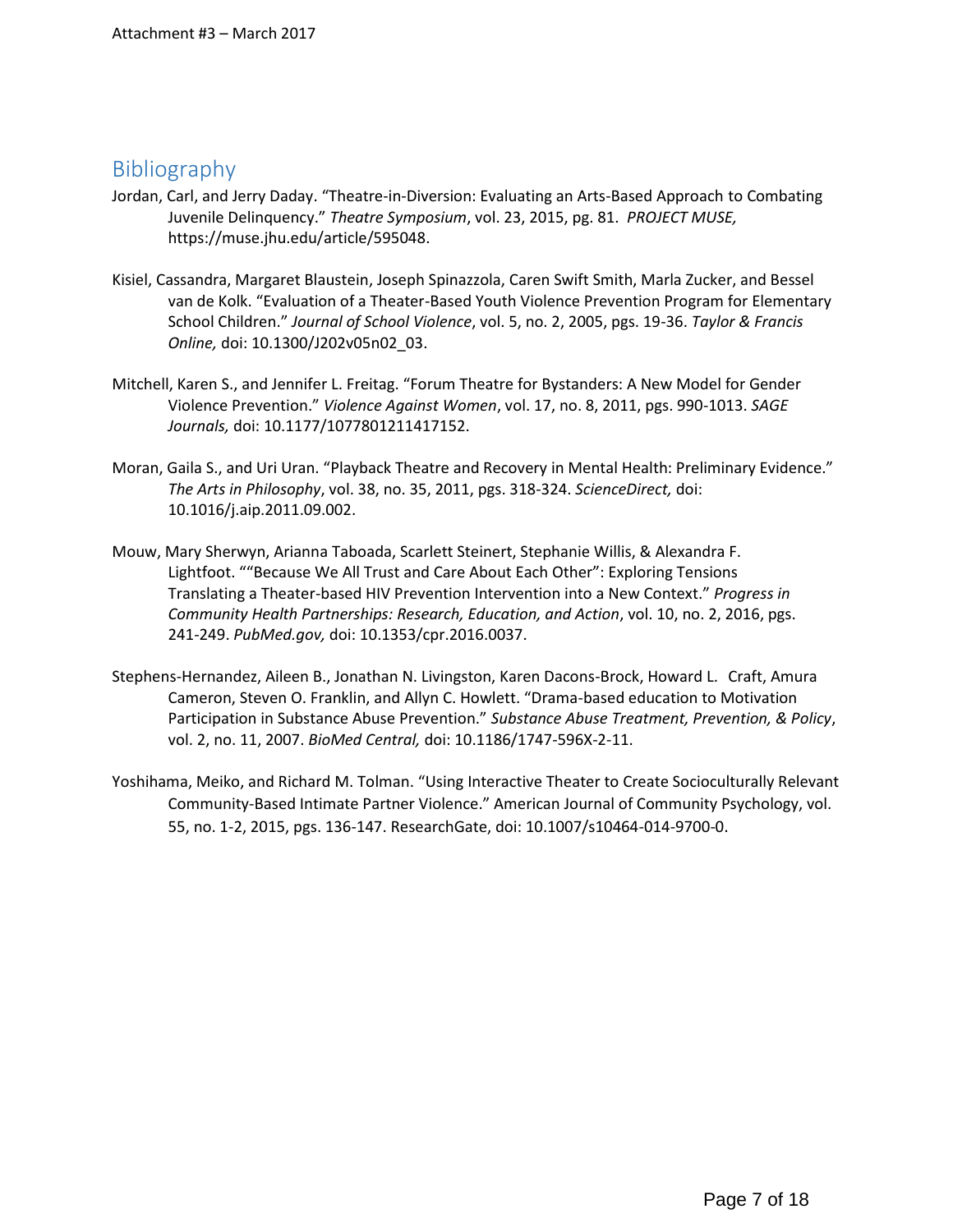#### **CMHPSM SUD OVERSIGHT POLICY BOARD ACTION REQUEST**

#### **Board Meeting Date:** 3-23-2017

#### **Action Requested**:

Approval of funds for Recovery Community Services Project Leadership academy in the amount of \$2000 PA2 funds

**Background:** This is the second year this leadership academy is being offered at the state level. This is an opportunity for persons in recovery who are involved in various programs to gain community organizing and leadership skills. The OPB supported this effort last year and it was attended by persons in recovery in our region. One outcome of this training was the development of the Washtenaw Recovery Action Project, the recovery community organization that was recently funded (RCO). There are several other recovery groups that are organizing across the region who would benefit from this training. In particular, Monroe's Hope for Recovery, is a similar group coming together to provide community action, support and training for persons in recovery.

**Connection to PIHP/MDCH Contract, Regional Strategic Plan or Shared Governance Model:** Workforce development is a strategic objective for the SUD system, CMHSP and state.

#### **Recommendation**

Approve \$2,000 PA2 funds to support the statewide RCO Leadership Academy that will cover representatives from the region.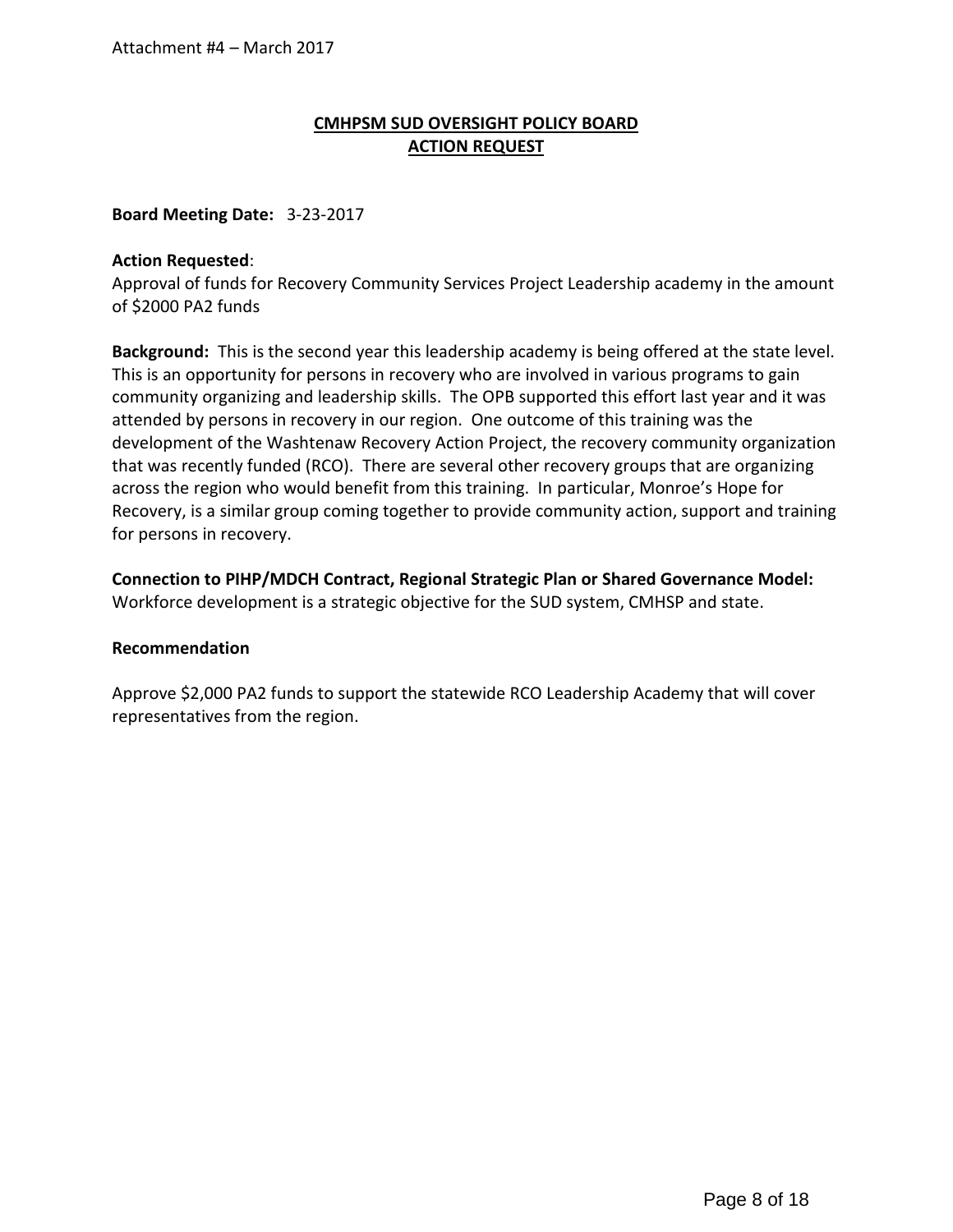

Invoice

Region 6 CMH Partnership of Southeast MI 705 North Zeeb Road Attention: Ann Arbor MI 48103

Date 3/16/17

PROJECT TITLE: Recovery Community Services Project-Statewide Network PROJECT DESCRIPTION:Recovery Community Organization Leadership Academy TERMS: Due Upon Receipt

| <b>Description</b>                                                                                                                                                 | Quantity | <b>Unit Price</b> |          | Cost             |
|--------------------------------------------------------------------------------------------------------------------------------------------------------------------|----------|-------------------|----------|------------------|
| People from Recovery Community organizations<br>located in the region above will be invited. Post-<br>event evaluation results will be submitted after<br>academy. | 6        |                   | \$       | 2,000.00         |
|                                                                                                                                                                    |          |                   |          |                  |
|                                                                                                                                                                    |          |                   |          |                  |
|                                                                                                                                                                    | Tax      | <b>Total</b>      | \$<br>\$ | 0.00<br>2,000.00 |

Please remit check to:

REAL MICHIGAN

1145 West Grand Boulevard

Detroit MI 48208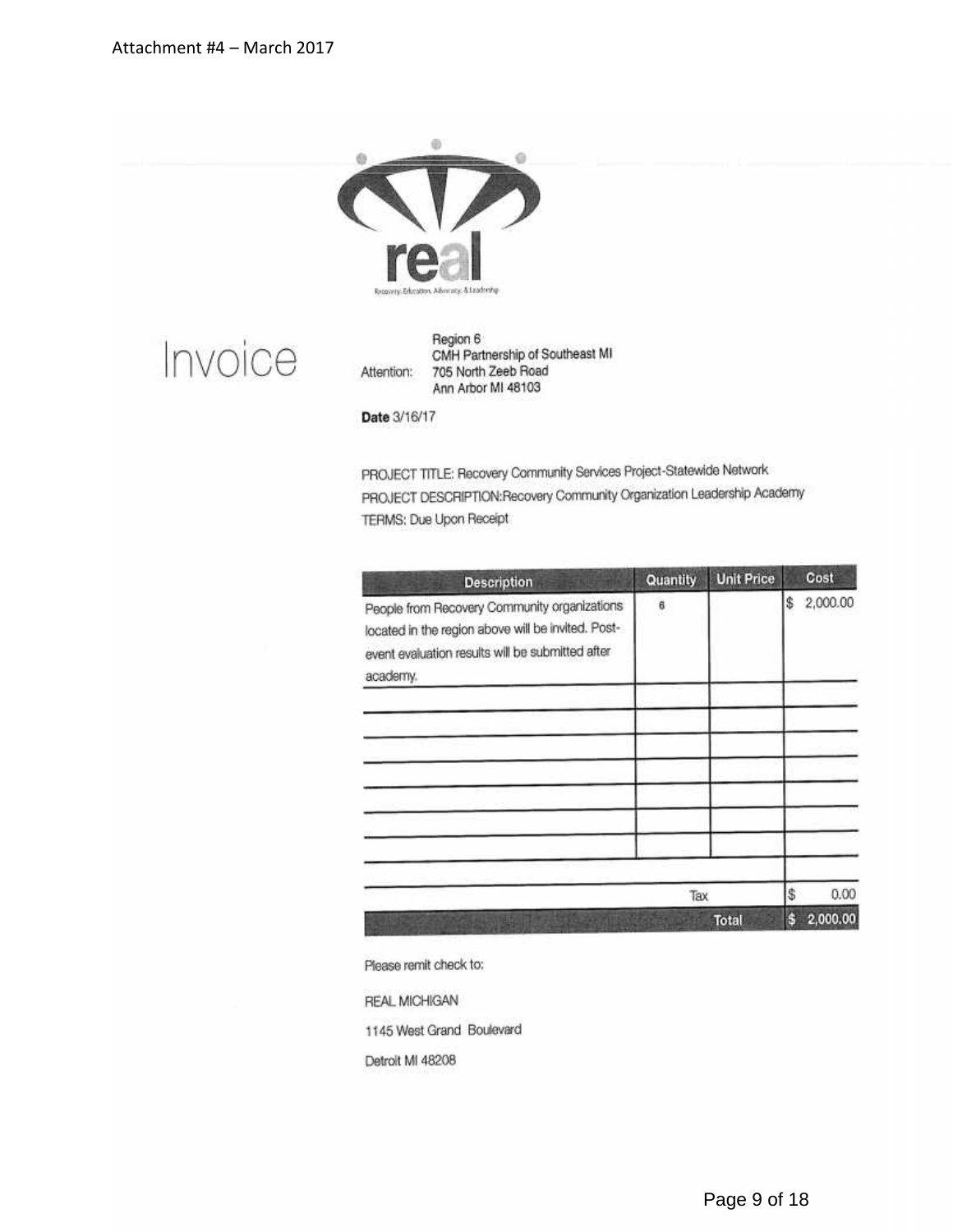#### **ACTION REQUEST**

**Board Meeting Date:** 3/23/2017

#### **Action Requested**:

Approval of Regional Recovery Coach Academy – (CCAR certification training)

#### **Background:**

The Recovery Coach Academy is required for peers who are working in the coaching capacity with our provider organizations, CMH's and projects related to treatment and prevention in our region. Having a Certified Recovery Coach enables these services to be covered through Medicaid and Block grant funding. The CMHPSM has supported these large trainings around the region over the years. We would like to offer a maximum of 40 slots for this training. Individuals who are in stable recovery for two years and who are certified are eligible for employment in the substance use field. Many of these folks go on to further their education and move along the career ladder as clinicians, case managers and leaders. This training will be for all interested persons in recovery within our region. It is a five-day intensive training. The objectives are as follows:

- 1) Describe the roles and functions of a Recovery Coach
- 2) List the components, core values and guiding principles of recovery
- 3) Build skills to enhance relationships
- 4) Discuss co-occurring disorders and medicated-assisted recovery
- 5) Describe stages of change and their applications
- 6) Address ethical issues
- 7) Experience wellness planning
- 8) Practice newly-acquired skills

Budget: Total request – not to exceed \$15,000

Trainer and manuals - \$314/person – max 40 persons; includes manuals Materials - \$400 Food \$10 x 40 persons x 5 days \$2000 Venue: Dawn Farm - free

#### **Connection to PIHP/MDCH Contract, Regional Strategic Plan or Shared Governance Model:**

Workforce development is a strategic objective for the SUD system, CMHSP and state. Expansion of qualified peers to fill positions region wide is necessary as state and federal expansion grants rely heavily on recovery coaches.

#### **Recommendation**:

Approval maximum budget of \$15,000 for Recovery Coach Academy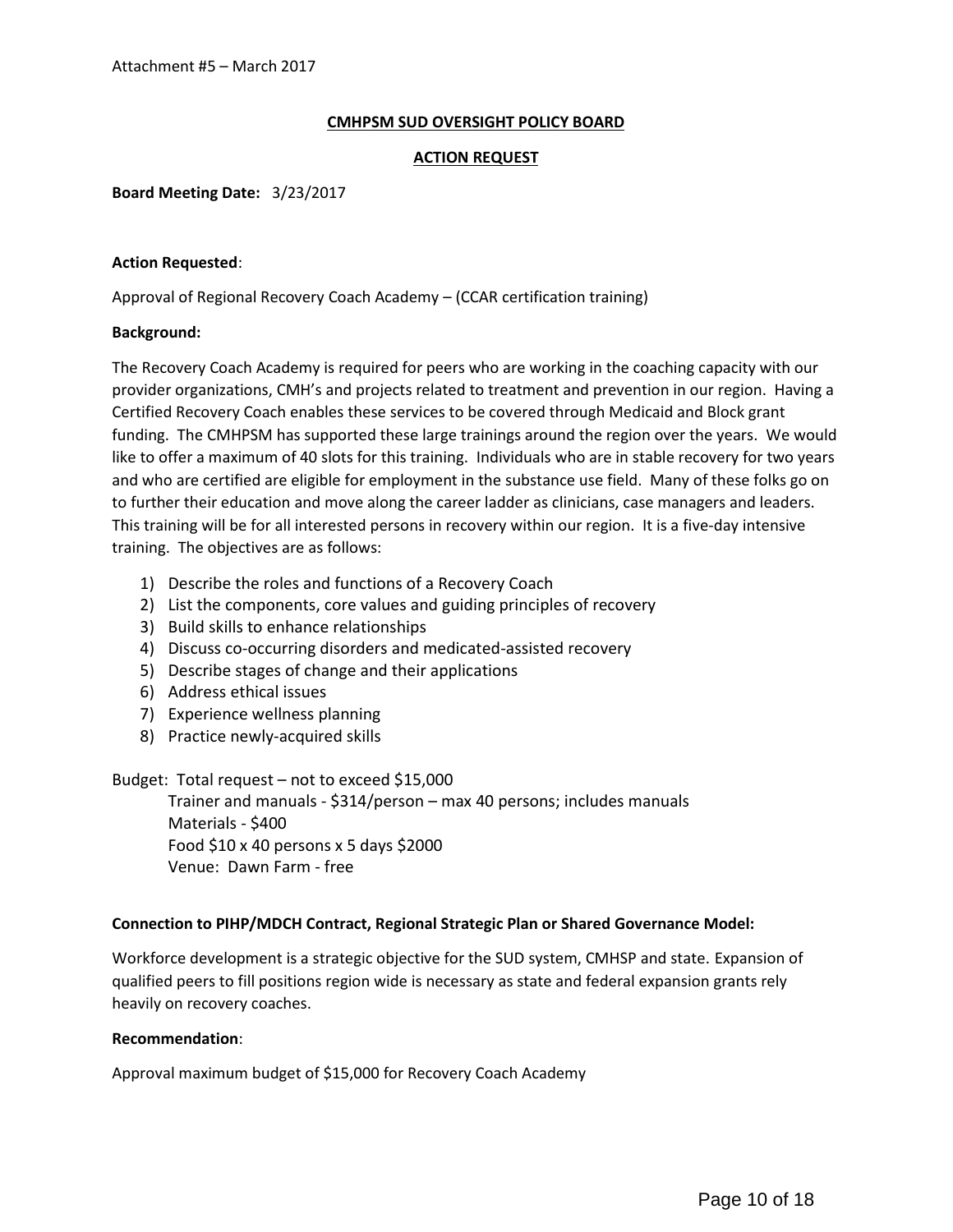RECOVERY COACH ACADEMY TRAINING *NO COST FOR PEERS RESIDING IN LIVINGSTON, LENAWEE, MONROE OR WASHTENAW COUTIES*



The RCA is a five-day training opportunity designed to prepare participants for employment as a Recovery Coach. The training will provide participants with an in-depth and comprehensive training experience focused on the development of the skills required for a person to responsibly provide the services of a Recovery Coach. The training will provide participants tools and resources useful in providing recovery support services and will emphasize skills needed to link people in recovery to needed supports within the community.

#### **Who Should Attend?**

RCA participants should themselves be individuals in stable recovery, as it is important to those served, that their coach has a personal understanding of addiction and recovery.

# 5 DAY **COMPREHENSIVE** TRAINING

The CMHPSM is hosting a regional *RECOVERY COACH* training for persons with recovery experience interested in becoming certified recovery coaches.

LOCATION: DAWN FARM BARN 6633 STONY CREEK RD. YPSILANTI, MI 48197

> 32 MCBAP CEU HOURS AVAILABLE

 $\mathsf{APRIL}\ 10^{\mathsf{TH}}$ ,  $12^{\mathsf{TH}}$ , 14TH, 17TH, & 19th 8:30am– 5:00pm

Participants must register and commit to all 5 days for certification!

### Contact Info **Telephone**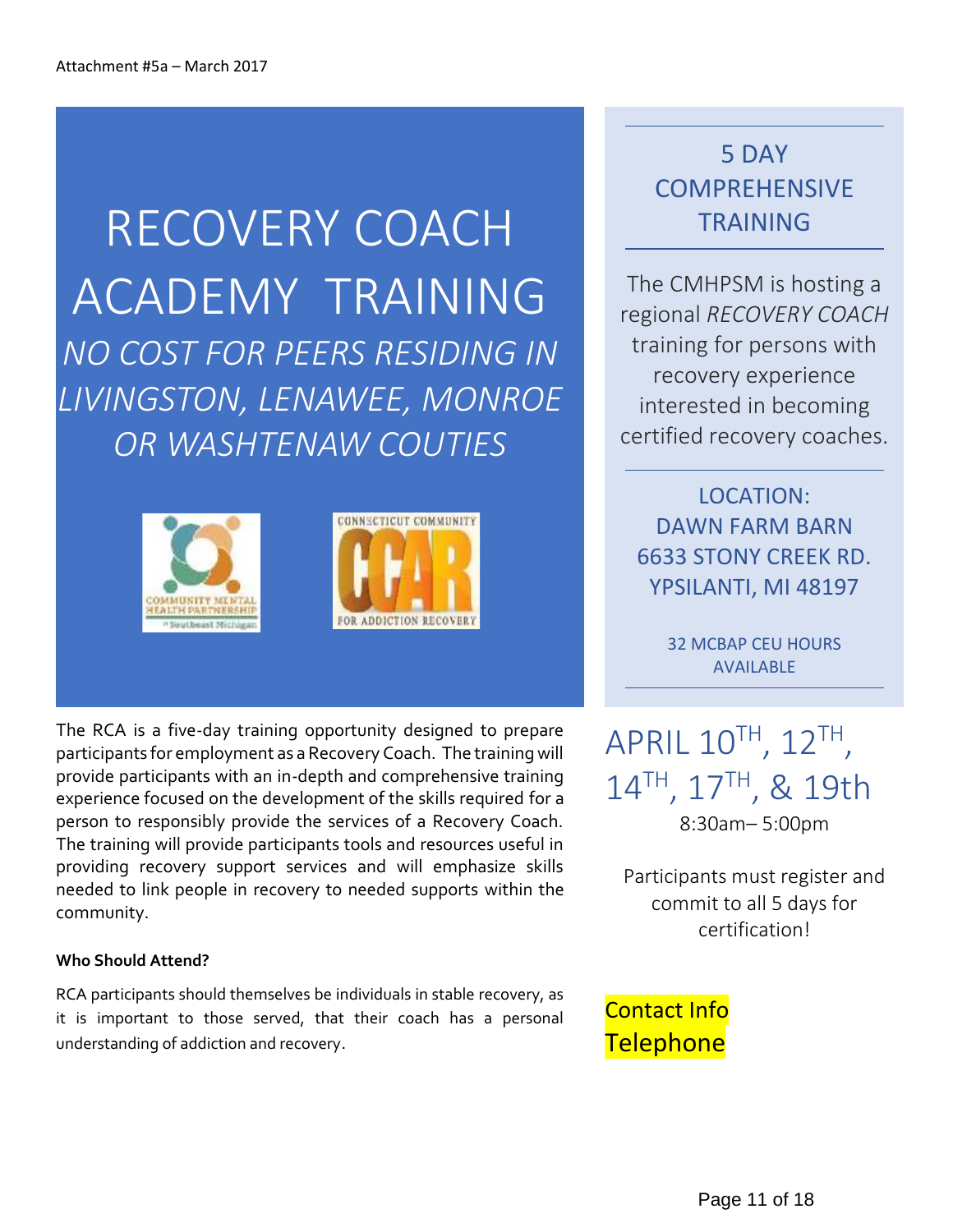| <b>CCAR Recovery Coach Academy© participants will:</b>                                    |                                                                  |  |  |  |  |
|-------------------------------------------------------------------------------------------|------------------------------------------------------------------|--|--|--|--|
| ▶ Describe Recovery Coach role and functions                                              | $\triangleright$ Understand the stages of recovery               |  |  |  |  |
| $\triangleright$ List the components, core values and<br>quiding principles of recovery   | Describe the stages of change and their<br>≻<br>applications     |  |  |  |  |
| $\triangleright$ Build skills to enhance relationships                                    | Increase their awareness of culture, power<br>➤<br>and privilege |  |  |  |  |
| $\triangleright$ Explore many dimensions of recovery of<br>recovery and recovery coaching | $\triangleright$ Address ethical and boundaries issues           |  |  |  |  |
| > Discover attitudes about self-disclosure and<br>sharing your story                      | $\triangleright$ Experience recovery wellness planning           |  |  |  |  |
| Practice newly acquired skills                                                            | IN AN EMOTIONALLY SAFE ENVIRONMENT                               |  |  |  |  |

#### Continental breakfast and lunch included each day of training.

The materials will provide participants with training that focus on developing and refining skills necessary to responsibly provide the services of a Recovery Coach. This includes learning new and less stigmatizing language, the art of active listening, and understanding your role in the community.

The training will provide participants with tools and resources that will give the participants confidence in their ability to provide recovery support services. These resources will provide a base to help link people in recovery, to link people in recovery to needed supports within the community. Along with the materials and lectures, the interaction between participants will be a valuable part of the program.

#### **Benefits of Attending**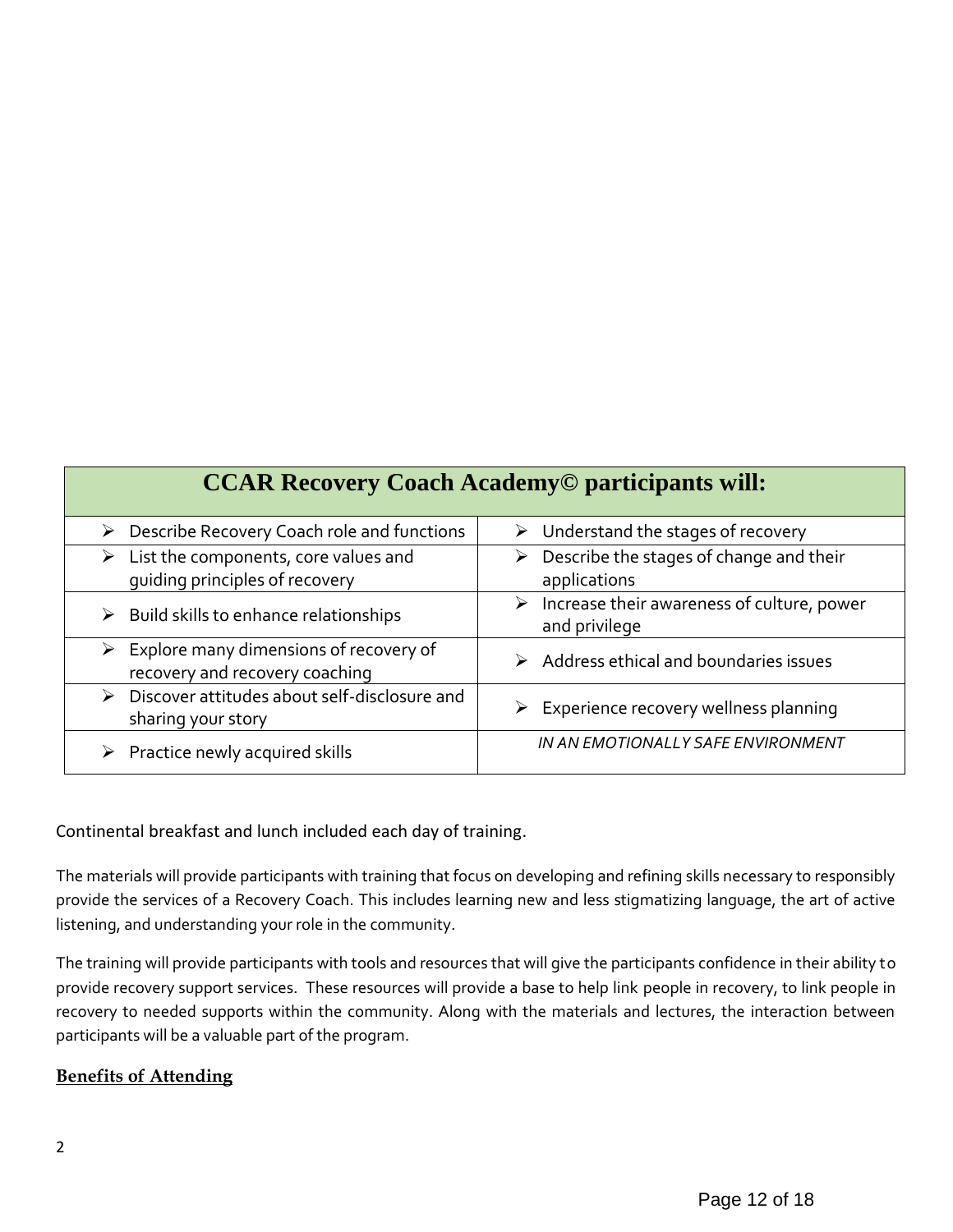Each attending will receive a certificate of completion from CCAR. This is the recognized certification necessary to provide recovery coach services in the State of Michigan, and will be recognized as the approved equivalent to the eventual IC&RC certification currently being developed.

Recovery Coach services provided by CCAR trained coaches are Medicaid Reimbursable.

CCAR trained coaches are invited to join CCAR Recovery Coach Forum by receiving an invitation to a member's only Facebook network .

All trainees are welcome to join the Michigan Recovery Coach Association, a non-profit grassroots organization developed to provide support to coaches as well as establish a professional networking tool.

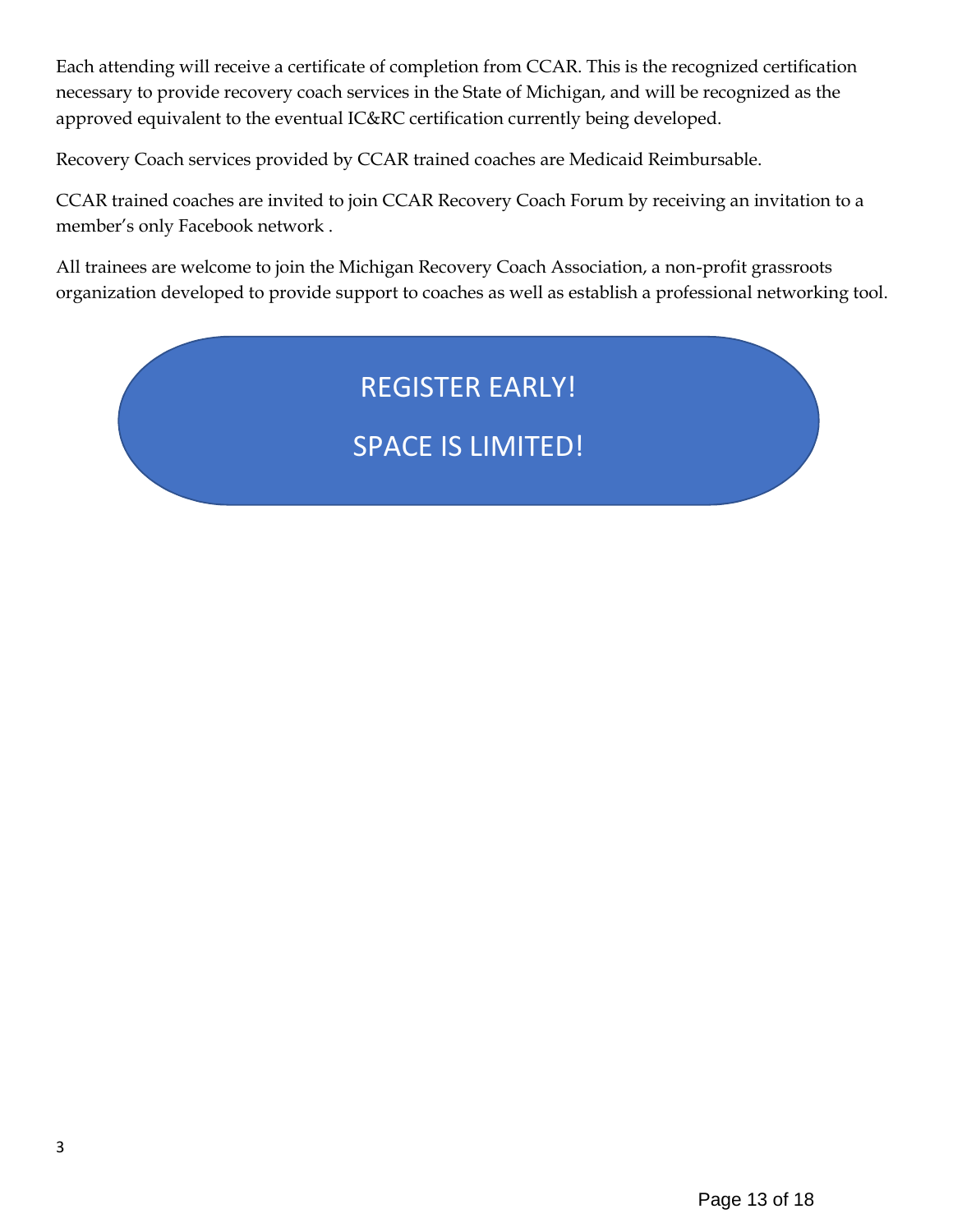#### **ACTION REQUEST**

**Board Meeting Date:** 3-23-2017

#### **Action Requested**:

Approval of funding to expand outreach, overdose prevention, training and harm reduction activities through distribution of Narcan in the community.

#### **Background:**

The CMHPSM is responding to the states requirement to enhance services to persons with Opiate/Heroin addictions and dependencies in our region. One element of services is to provide direct overdose prevention through education communities and families and persons who are actively using on prevention, treatment and use of narcan in the event of an overdose. Unified provides some outreach services in Washtenaw County and is positioned to expand these services to Monroe County, where the opiate epidemic has exceeded predicted expectations. Unified would work with key stakeholders in the county to support efforts in addressing the population in need. Funding with PA2 and Block Grant Funds if available.

#### **Budget**:

| Staffing at 0.8 FTE \$27,776 |          |  |
|------------------------------|----------|--|
| Supplies & Mileage \$3,724   |          |  |
| Indirect Admin               | \$3,500  |  |
| TOTAL:                       | \$35,000 |  |

#### **Connection to PIHP/MDCH Contract, Regional Strategic Plan or Shared Governance Model:**

Responding to community needs; supporting strategic objectives and addressing the state's expectation to expand services addressing the opiate/heroin epidemic.

#### **Recommendation**:

Approval - Unified for outreach and harm reduction expansion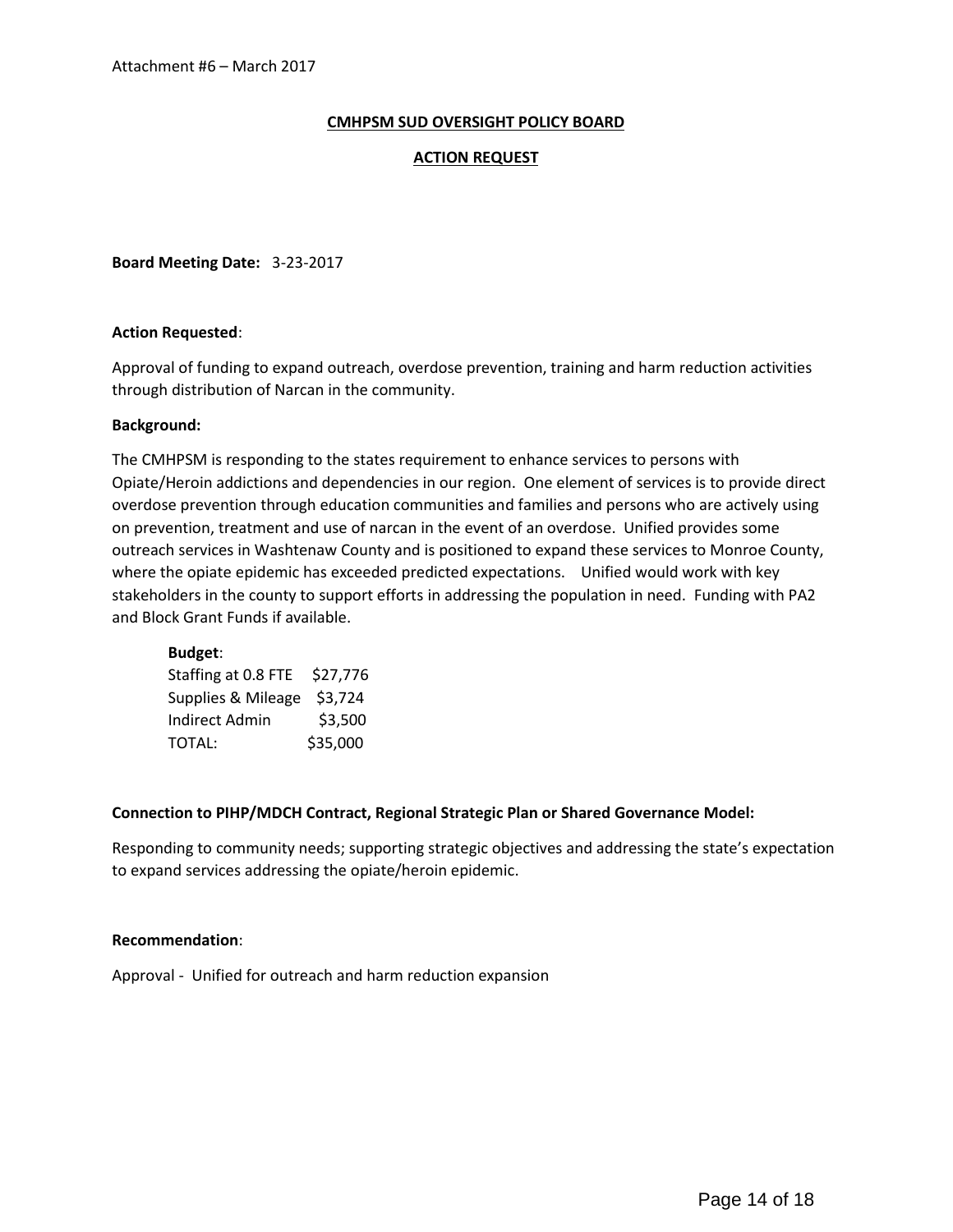#### **ACTION REQUEST**

**Board Meeting Date:** 3/23/2017

#### **Action Requested**:

LENAWEE COUNTY PA2 Funding for April Demers, Consultant (prevention and community development)

#### **Background:**

Lenawee CMH is requesting \$21,330 for the remainder of 2017 to hire a consultant to work with prevention providers; new community programs and further develop community partnerships. A portion of April's time will be allocated to the Engagement Center's effort as she will also join the planning and development team for this project.

#### **Connection to PIHP/MDCH Contract, Regional Strategic Plan or Shared Governance Model:**

Support program development in the region, utilize creative programming and best practices to provide quality services and success.

#### **Recommendation**:

Approve funding for consultant services in Lenawee County for 2017 in the amount \$21,330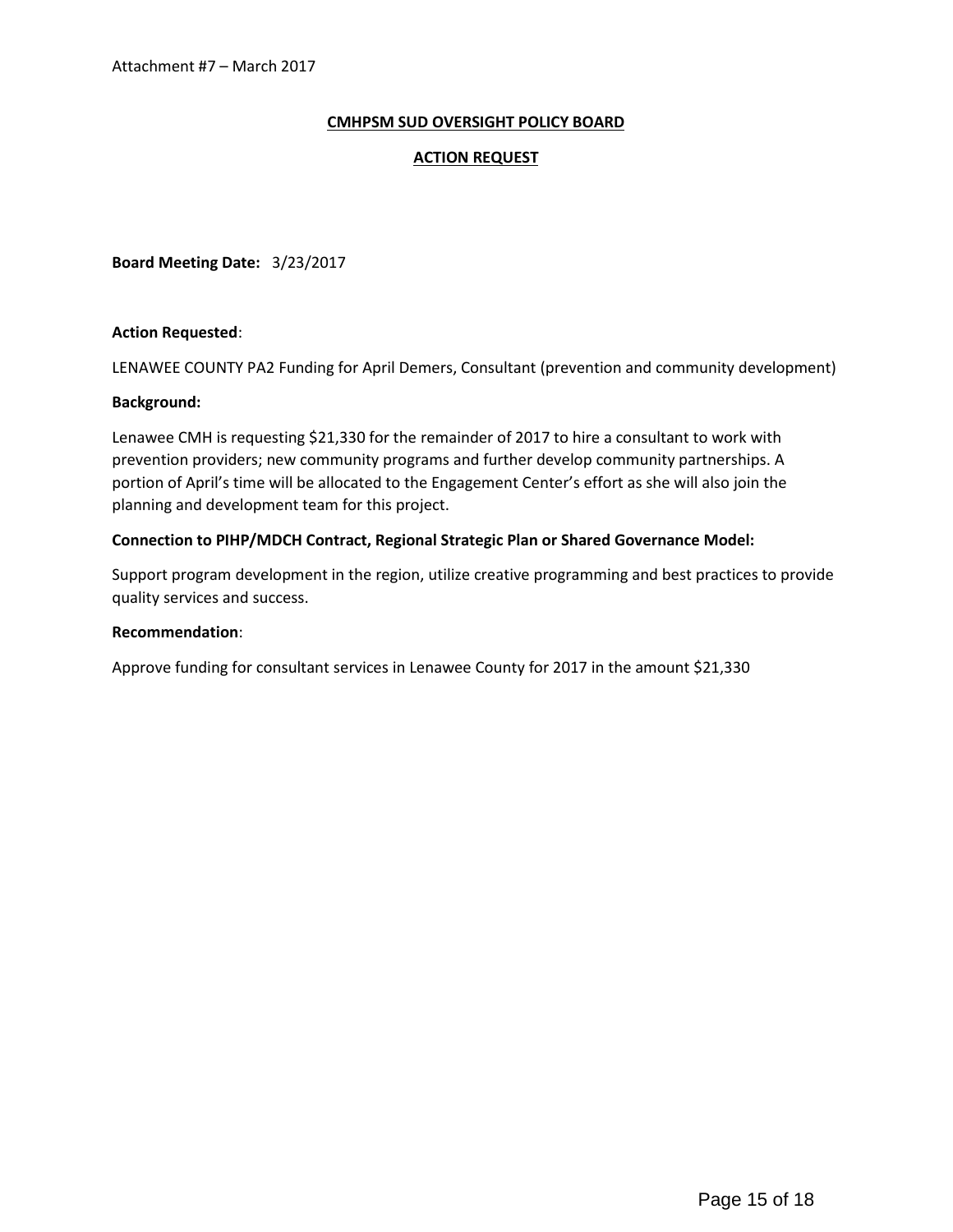

Lenawee Livingston **Monroe Washtenaw** 

# **SUBSTANCE USE DISORDER PREVENTION PROGRAMS**

# **REQUEST FOR PROPOSALS**

CMHPSM RFP #2017A

#### **RFP INTRODUCTION**

The Community Mental Health Partnership of Southeast Michigan (CMHPSM) is requesting proposals from bidders for substance use disorder prevention programs/initiatives to be provided within our four-county region (**Lenawee, Livingston, Monroe, and Washtenaw**).

Bidders must utilize data to guide local decisions and create a comprehensive plan for programming based on the **Strategic Prevention Framework (SPF)**. The SPF is an outcome based, data-driven, population-level approach to substance abuse prevention planning. SPF includes five steps; assessment, capacity, planning, implementation, and evaluation.

Substance abuse continues to be associated with various individual, familial, and community issues. The CMHPSM understands the importance of targeting needs and strategies to promote healthy communities and individual well-being. Critical to the chances for success in substance abuse prevention is the implementation of evidence-based interventions targeted to multiple sectors within a community.

#### **CMHPSM PRIORITY AREAS**

Applicants should focus on one or more of the following priority areas: **reducing childhood and underage drinking; reducing prescription and over the counter drug abuse/misuse; reducing youth access to tobacco; and reducing illicit drug use**. However, organizations may identify another substance use disorder problem as a focus area. If so, they must include epidemiological evidence of the issue in a specific community.

#### RFP to Oversight Policy Board for Review March 23, 2017 RFP Available on MITN Website April 13, 2017 **Mandatory Bidders Conference**  April 21, 2017 Programmatic Questions Due to CMHPSM April 26, 2017 Programmatic Questions and Answers Posted on MITN | April 28, 2017 **Bid Submission Deadline May 22, 2017 3:00 P.M.** Bid Review Begins May 23, 2017 Award Recommendations to Oversight Policy Board **June 22, 2017** Contracts/Awards to CMHPSM Regional Board July 12, 2017 Award Notifications **July 17, 2017** Contracts Issued to Awarded Organizations Prior to October 1, 2017

#### **TIMELINE FOR CMHPSM RFP#2017A**

Oversight Policy Board – March 2017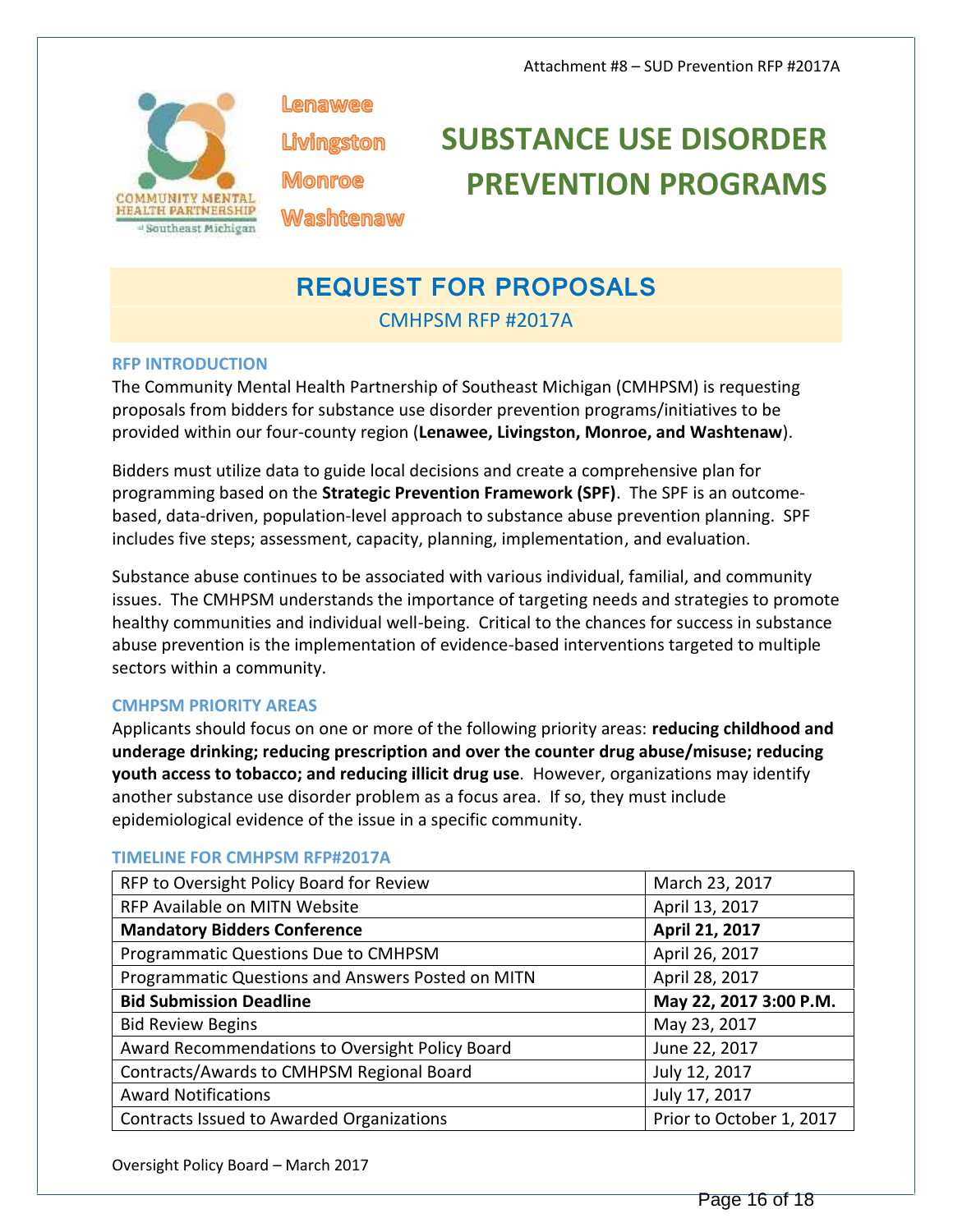

Lenawee Livingston Monroe

**SUBSTANCE USE DISORDER TREATMENT: CORE PROVIDER NETWORK PROVIDERS SPECIALTY SERVICES**

# **REQUEST FOR PROPOSALS**

CMHPSM RFP #2017 C, D, and E

#### **RFP INTRODUCTION**

The Community Mental Health Partnership of Southeast Michigan (CMHPSM) is requesting proposals from bidders for substance use disorder treatment and recovery services (**Lenawee, Livingston, Monroe, and Washtenaw**).

**#2017 C: CORE providers** - There will be separate proposals required for core providers who had previously submitted RFI information last year. The focus is on ensuring access to care; availability of services; consistency across the region and capacity building. Based upon the strategic planning process, the OPB set forth these identified priority areas to include access to care; fiscal accountability and expanded services in the changing clinical environment. The objectives continue to highlight a recovery oriented system of care. However, the delivery of services was somewhat different in each county. This RFP will attempt to align the management of services in order to have a similar methodology for funding care in each county. The largest change will be in the pre-authorization and utilization management area. This will require more direct oversight responsibility by the CMHPSM staff and clarity in what costs are associated with care, leading to standardized reimbursement rates. Core provider reimbursement will be a blend of funded positions for certain services along with case rates and fee for services for others. All data will be tracked in the electronic health record. Bidders must submit financial cost data that will used to determine appropriate rates, which will be consistent across the region.

**#2017 D: Network Provider Panel** membership will allow the CMHPSM to create a panel of qualified providers who will submit information on the services they provide. All network providers in the region will be available to individuals seeking care. Core providers will be expected to coordinate care when referring to network providers. Rates for services will be determined by the CMHPSM. Providers will have to accept rates proposed by the CMHPSM.

**#2017 E: Specialty Services** – PA2. This RFP will be a re-issuance of the RFP released in 2014. Contracts awarded under this RFP end in 2017. Awards for this RFP section would be on a two to three-year cycle. Programs currently funded by this RFP will need to resubmit and demonstrate continued need; demonstrated successful outcomes for the prior funded programs. Also, new providers will have the opportunity to submit programming requests.